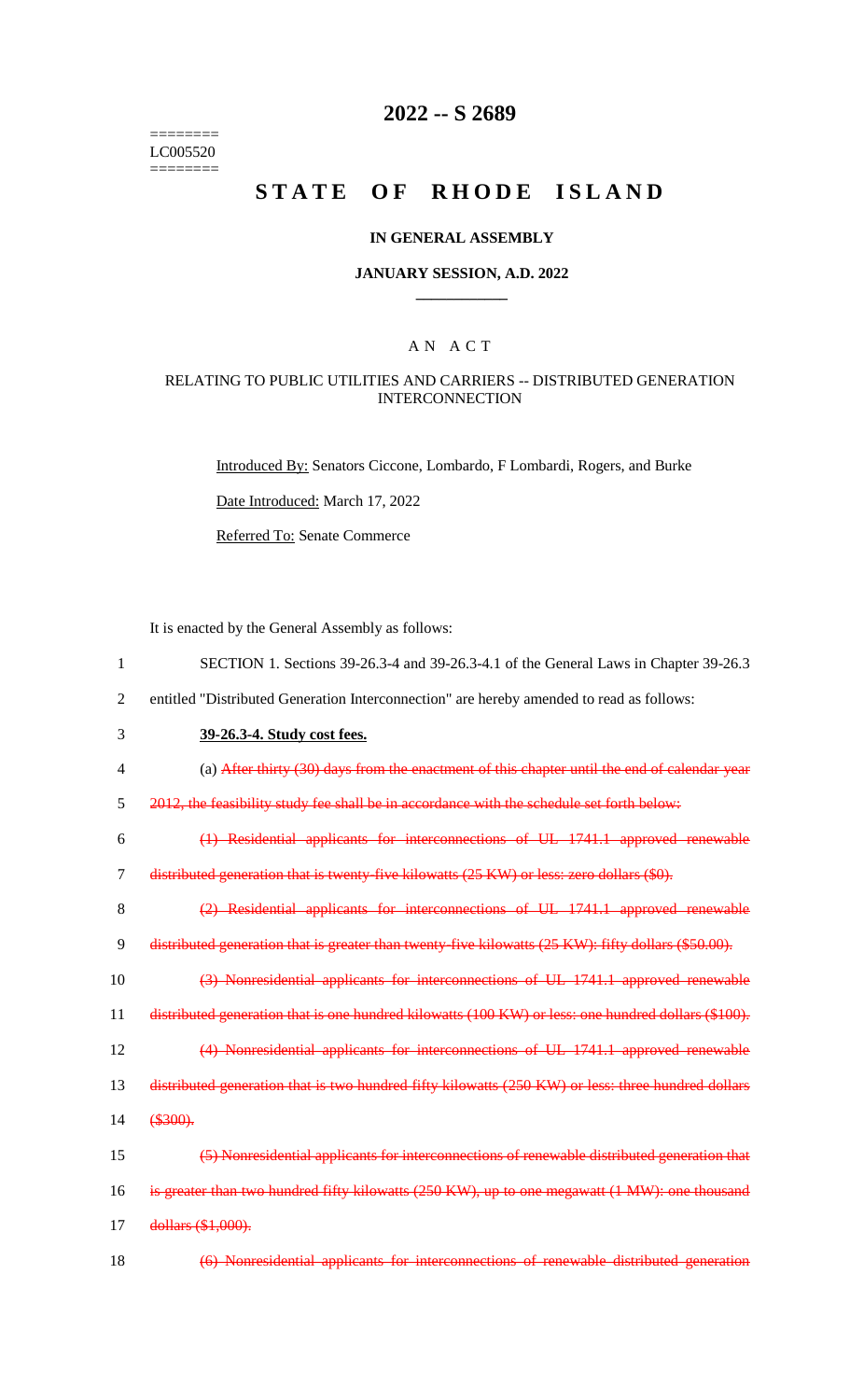#### 1 greater than one megawatt (1 MW): two thousand five hundred dollars (\$2,500).

 Beginning January 1, 2013, and for every year thereafter, the commission shall set a new fee schedule that is no less than what is specified herein. The purpose of the fee schedule is to provide a disincentive to applicants contemplating a renewable distributed-generation project from 5 requesting order of magnitude estimates unless they are serious about pursuing such projects, and to prevent the electric distribution company from charging more than it actually costs to conduct 7 such studies with all due efficiency. (b) After thirty (30) days from the enactment of this chapter until the end of calendar year 2012, the impact study fee shall be in accordance with the schedule set forth below: (1) Residential applicants for interconnections of UL 1741.1 approved renewable distributed generation that is twenty-five kilowatts (25 KW) or less: zero dollars (\$0). (2) Residential applicants for interconnections of UL 1741.1 approved renewable distributed generation that is greater than twenty-five kilowatts (25 KW): one hundred dollars (\$100). (3) Nonresidential applicants for interconnections of UL 1741.1 approved renewable distributed generation that is one hundred kilowatts (100 KW) or less: five hundred dollars (\$500) (4) Nonresidential applicants for interconnections of UL 1741.1 approved renewable distributed generation that is two hundred fifty kilowatts (250 KW) or less: one thousand five hundred dollars (\$1,500). (5) Nonresidential applicants for interconnections of renewable distributed generation that is greater than two hundred fifty kilowatts (250 KW), up to one megawatt (1 MW): five thousand dollars (\$5,000).

 (6) Nonresidential applicants for interconnections of renewable distributed generation 24 greater than one megawatt (1 MW): actual cost or ten thousand dollars (\$10,000), whichever is less except as set forth in subsection (c) of this section.

 Beginning January 1, 2013, and for every year thereafter, the commission shall set a new fee schedule that is no less than what is specified herein. The purpose of the impact study fee schedule is to assure that an applicant is responsible for paying a reasonable amount of the cost of 29 the study in advance of installing the distributed generation, but that the advance cost is justified 30 and is not so high as to discourage an applicant from pursuing a project.

 (c) To the extent that an impact study fee established under this section does not cover the reasonable cost of an impact study for a given nonresidential project that commences operation, the balance of these costs shall be recovered from such applicant through billings after the project is online. The electric distribution company may, at its sole election, offset net-metering credits or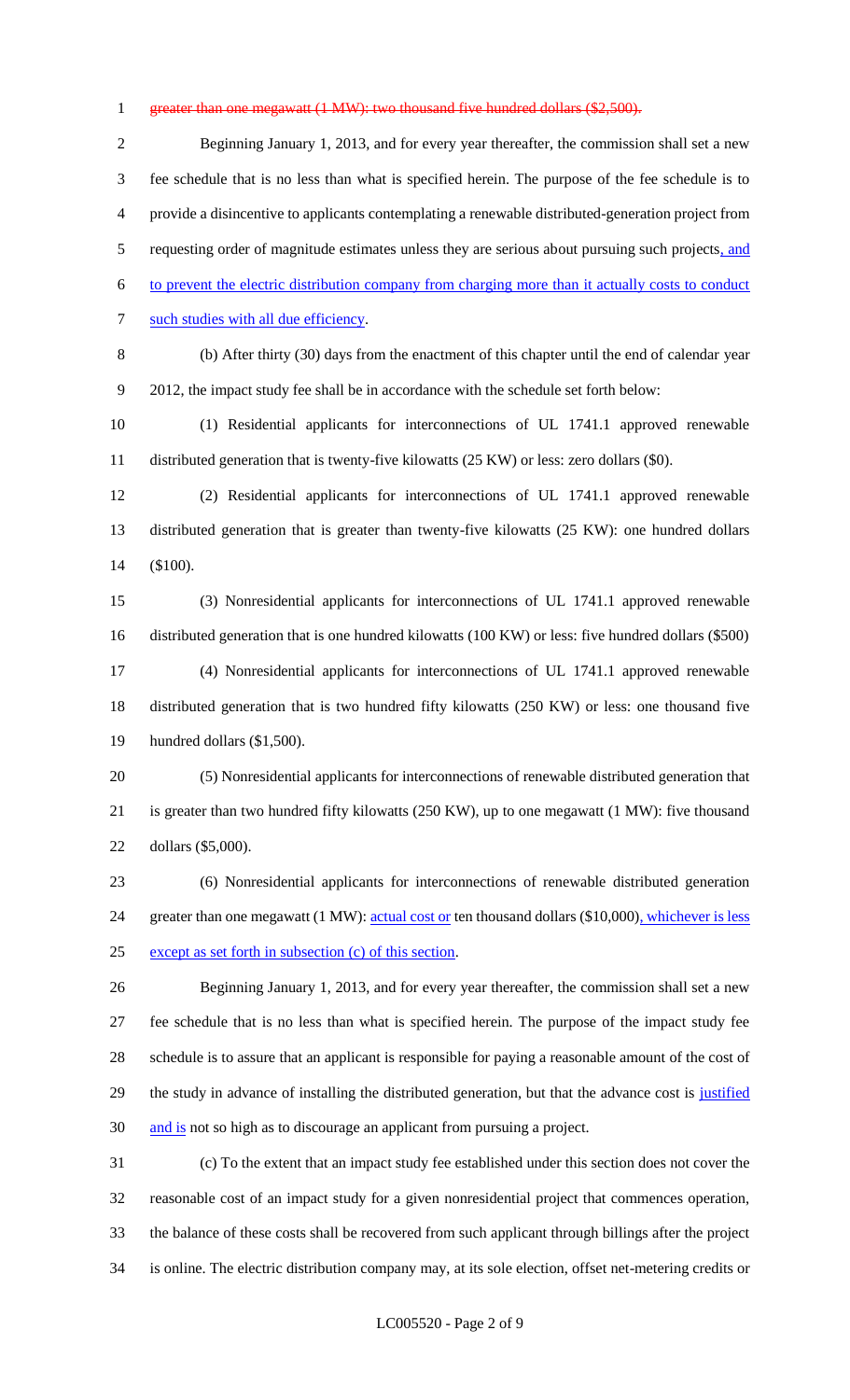1 any standard contract payments until the full fee(s) is reimbursed, if it finds it administratively 2 convenient to use that means of billing for the balance of the fee for a given project.

3 (d) The electric distribution company shall report the total number of interconnection 4 studies and its total charges to conduct feasibility and impact studies on each individual circuit in 5 Rhode Island, to the independent interconnection ombudsman appointed under § 39-26.3-4.1(h), 6 the division of public utilities and carriers, and the public utilities commission, no later than October 7 30, 2022, and update that report every six (6) months. The electric distribution company shall not 8 charge more than it costs to conduct any interconnection studies, or for time spent studying 9 feasibility or impact, that can be assessed based on prior studies, nor shall the electric distribution 10 company charge an interconnecting, renewable energy customer for indirect costs, overhead, profit 11 allocations or costs for any time spent responding to disputes related to those studies.

# 12 **39-26.3-4.1. Interconnection standards.**

13 (a) The electric distribution company may only charge an interconnecting, renewable 14 energy customer for any system modifications to its electric power system specifically necessary 15 for and directly related to the interconnection. The electric distribution company may not charge 16 an interconnecting, renewable energy customer for system improvements, including any upgrades 17 to the electric power system otherwise intended to comply with electric distribution company 18 standards or that otherwise benefit the system or that benefit any other interconnecting, renewable 19 energy customer; except as set forth in §§ 39-26.3-4.1(b), 39-26.3-4.1(c), and 39-26.3-4.1(g). 20 (b) If the public utilities commission determines that a specific system modification

21 benefiting other customers has been accelerated due to an interconnection request, it may order the 22 interconnecting customer to fund the modification subject to repayment of the depreciated value of 23 the modification within ninety (90) days of completion of the modification as of the time the 24 modification would have been necessary as determined by the public utilities commission. Any 25 system modifications benefiting other customers shall be included in rates as determined by the 26 public utilities commission. The electric distribution company shall provide an industry standard 27 estimate-level detailed audit and line-item budget account of its actual cost to the interconnecting, 28 renewable energy customer with every cost estimate it issues and within ninety (90) days of 29 completing any system modifications, always including any and all supporting records and 30 documentation.

 (c) If an interconnecting, renewable energy customer is required to pay for system modifications and a subsequent renewable energy or commercial customer relies on those modifications to connect to the distribution system within ten (10) years of the earlier interconnecting, renewable energy customer's payment, the subsequent customer will make a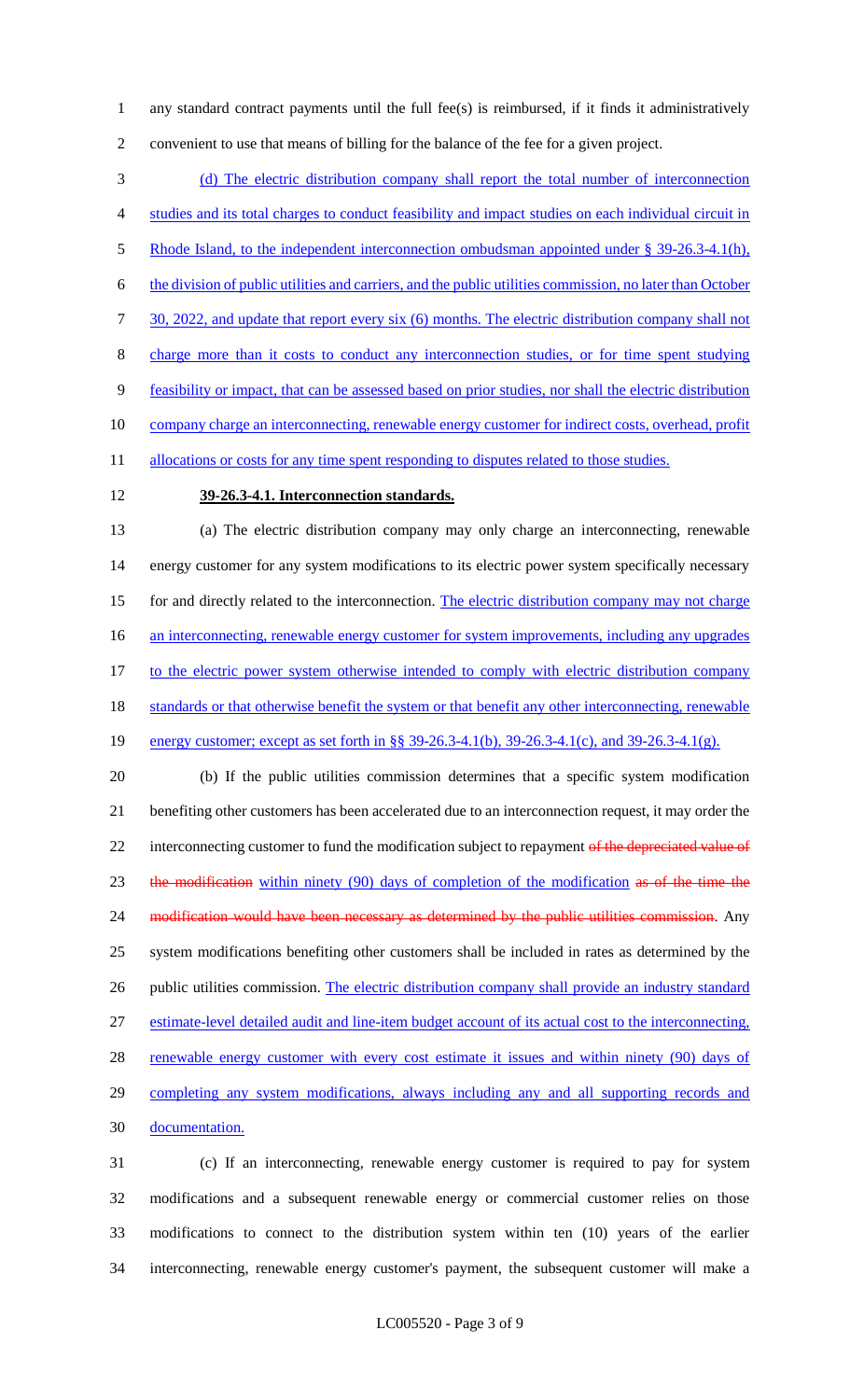1 prorated contribution toward the cost of the system modifications that will be credited to the earlier 2 interconnecting, renewable energy customer as determined by the public utilities commission.

3 (d) An electric distribution company shall acknowledge to the interconnecting, renewable 4 energy customer receipt of an application to initiate the interconnection process within three (3) 5 business days of receipt. The electric distribution company shall notify the interconnecting, 6 renewable energy customer in writing within ten (10) business days of receipt that the application 7 is or is not complete and, if not, advise what is missing of any and all elements of the application 8 that are materially incomplete within the ten (10) business days. Once the incomplete items that are 9 material to the interconnection process are addressed, the electric distribution company shall 10 conduct a supplemental completeness review and application screens, within no more than five (5) 11 business days, notifying the applicant which interconnection process will be followed, whether 12 their application is still materially incomplete or deficient, provide a complete and specific list of 13 any and all incomplete items or deficiencies along with specific detailed instructions or 14 recommendations, as to why items are deficient and how to correct any remaining deficiencies, in 15 a form that enables the applicant to fully address them. Once all materially deficient items are then 16 addressed, the electric distribution company shall issue a final decision on all screens and on which 17 interconnection process shall be followed within two (2) days. As long as the applicant provides 18 all requested information within ten (10) days of the request, the interconnection deadlines in this 19 section will not be extended. The electric distribution company shall maintain an example of a 20 complete, detailed and current model interconnection application, with all required attachments and 21 supplemental information, in an easily accessible location on its website for ease of reference, 22 which shall be updated within five (5) calendar days of any update to any of the electric distribution 23 company's technical standards or specifications for interconnection, as set forth in § 39-26.3-4.1(i). 24 Any disputes regarding whether and when an application to initiate the interconnection process is 25 complete shall be resolved expeditiously at the public utilities commission. The maximum time 26 allowed between the date of the completed application and delivery of an executable 27 interconnection service agreement shall be one hundred seventy-five (175) calendar days or two 28 hundred (200) calendar days if a detailed study is required. All electric distribution company system 29 modifications must be completed by the date which is the later of: (1) No longer than two hundred 30 seventy (270) calendar days, or three hundred sixty (360) calendar days if substation work is 31 necessary, from the date of the electric distribution company's receipt of the interconnecting, 32 renewable energy customer's executed interconnection service agreement; or (2) The 33 interconnecting, renewable energy customer's agreed-upon extension of the time between the 34 execution of the interconnection service agreement and interconnection as set forth in writing as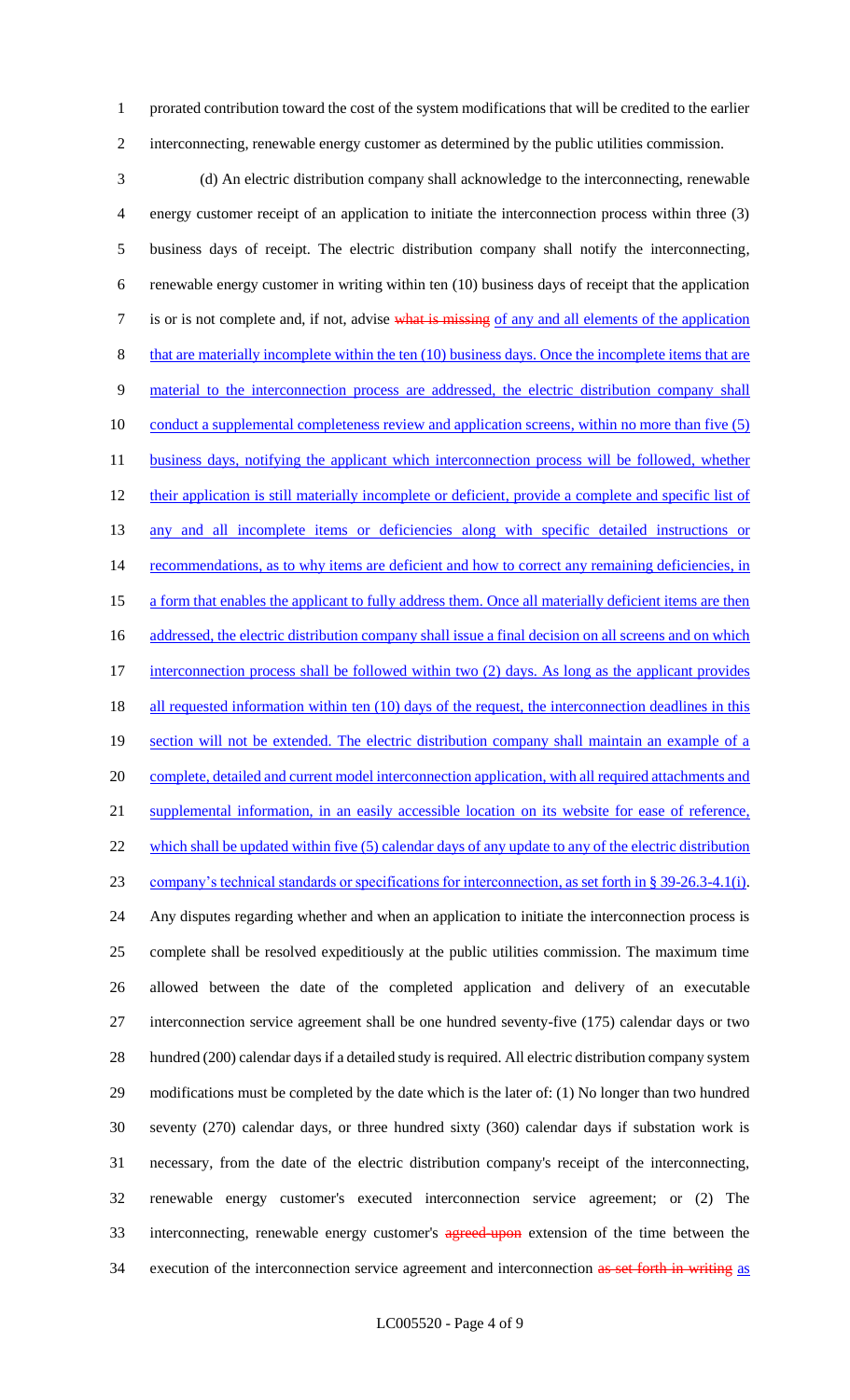1 agreed to by the electric distribution company in writing. All deadlines herein are subject to all 2 payments being made in accordance with the distributed-generation interconnection tariff on file 3 with the public utilities commission and the interconnection service agreement. These system 4 modification deadlines cannot be extended due to interconnecting, renewable energy customer 5 delays in providing required information, all of which must be requested and obtained before 6 completion of the impact study. The deadlines for completion of system modifications will be 7 extended only to the extent of events that are clearly not under the control of the electric distribution 8 company or their affiliates, such as extended prohibitive weather, union work stoppage or force 9 majeure, or third-party delays, including, without limitation, delays due to ISO-NE requirements 10 not attributable to electric distribution company or its affiliates actions, and that cannot be resolved 11 despite commercially reasonable efforts. The electric distribution company shall notify the 12 interconnecting, renewable energy customer in writing of the start of any claimed deadline 13 extension as soon as practicable, its cause and when it concludes, all in writing. and within five (5) 14 calendar days of occurrence, to allow for customer intervention and involvement by the 15 interconnecting, renewable energy customer, shall inform that customer of the cause and expected 16 length of the delay, and shall provide a detailed written explanation and documentation of such 17 cause. The electric distribution company shall respond within five (5) calendar days, in writing to 18 an interconnecting, renewable energy customer's request for additional information and documents, 19 relating to the cause of the delay and the expected length of the delay. Any actual or consequential, 20 indirect, incidental special, or punitive Any actual damages that a court of competent jurisdiction 21 orders the electric distribution company to pay to incurred by an interconnecting, renewable energy 22 customer as a direct result of the electric distribution company's failure to comply with the 23 requirements of this subsection shall be payable to the interconnecting, renewable energy customer 24 by its the electric distribution company's shareholders and may not be recovered from customers, 25 provided that the total amount of damages awarded for any and all such claims shall not exceed, in 26 the aggregate, an amount equal to the amount of the incentive the electric distribution company 27 would have earned as provided for in  $\frac{8}{5}$  39-26.6-12(j)(3) and 39-26.1-4 in the year in which the 28 system modifications were required to be completed. In no event shall the electric distribution 29 company be liable to the interconnecting, renewable energy customer for any indirect, incidental, 30 special, consequential, or punitive damages of any kind whatsoever as a result of the electric 31 distribution company's failure to comply with this section.

32 (e) On or before September 1, 2017, the public utilities commission shall initiate a docket 33 to establish metrics for the electric distribution company's performance in meeting the time frames 34 set forth herein and in the distributed-generation interconnection standards approved by the public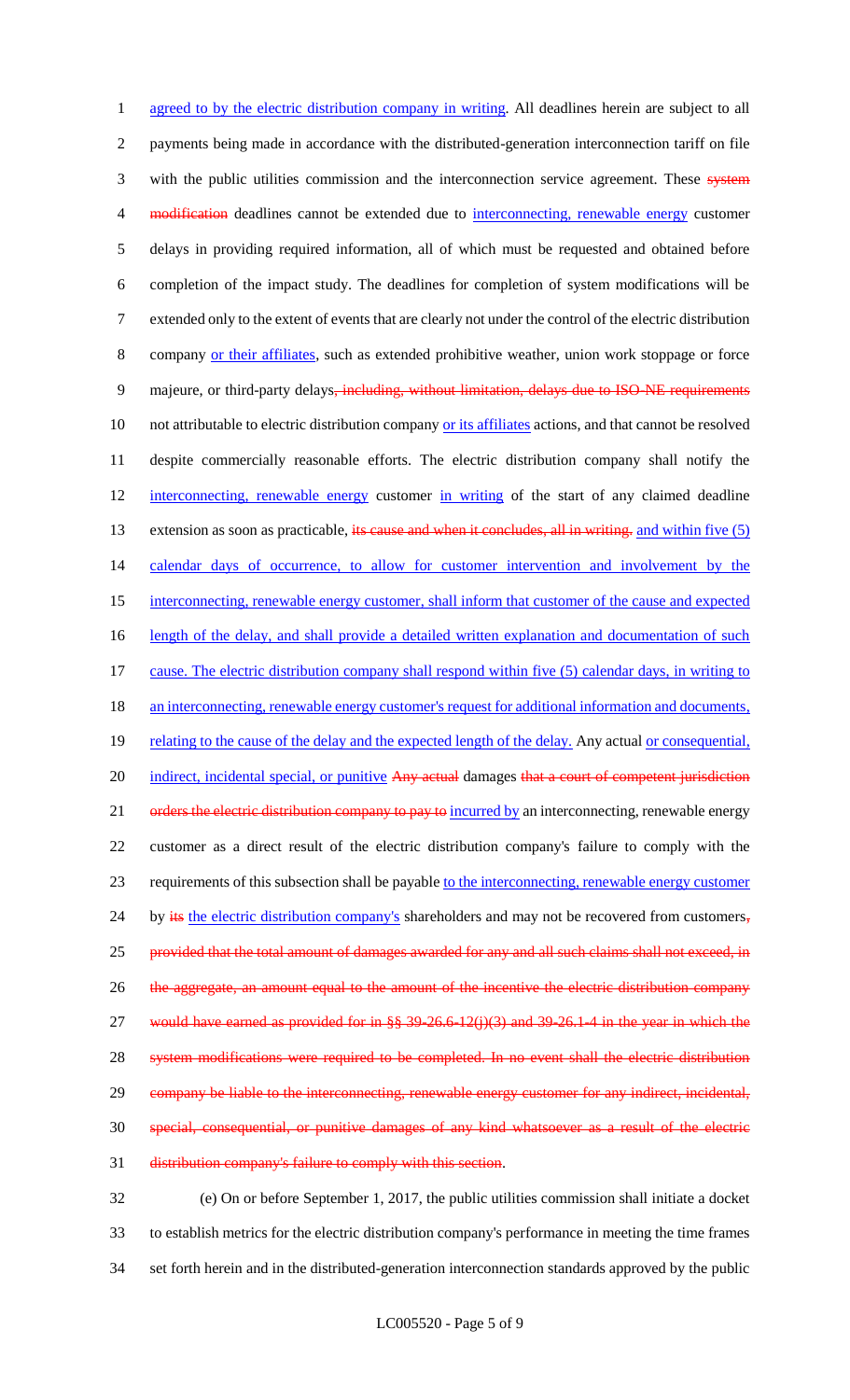utilities commission. The public utilities commission may include incentives and penalties in the performance metrics.

 (f) The proposed interconnection of any new renewable energy resource that replaces the same existing renewable energy resource of the same or less nameplate capacity that has been in operation in the twelve (12) months preceding notification of the replacement shall be subject to a sixty-day (60) review. The purpose of such sixty-day (60) review is to allow the electric distribution company to determine whether any system modifications are required to support the interconnection of the replacement renewable energy resource. If there is a need for system modifications because of an interconnection policy change implemented by the electric distribution company, then the system modification may be included in rates as determined by the public utilities commission. If there is a need for system modifications only because of a change in the rating or utility disturbance response that adversely affects the impact of the facility on the distribution system, then the interconnecting, renewable energy customer shall be responsible for 14 the cost of the system modifications.

- (g) If the electric distribution company's impact study estimate for system modifications 16 exceeds one hundred thousand dollars (\$100,000), the interconnecting, renewable energy customer 17 shall have the option to either self-perform or third-party contract for the system modification 18 subject to the following conditions:
- (1) The engineering, procurement and construction of the system modifications shall comply with all requirements of law and regulation to which the electric distribution company would be subject in the engineering, procurement and construction of electric power system facilities;
- (2) The modifications shall be implemented and tested in accordance with the electric power system's company documented design standards;
- (3) The interconnecting, renewable energy customer is able to self-perform the system 26 modifications, either on its own or in conjunction with third-party service providers, in the most cost-effective manner (considering all qualified proposals by other interconnecting, renewable
- 28 energy customers at the time); and
- (4) The electric distribution company shall respond within ten (10) business days to requests for any information made to it by the interconnecting, renewable energy customer related 31 to the system modifications. Upon receiving reasonable prior notice from the electric distribution company, the interconnecting, renewable energy customer shall provide reasonable physical access to the system modifications during construction. Third-party service providers shall be selected from the electric distribution company's approved vendor list, to be developed no later than October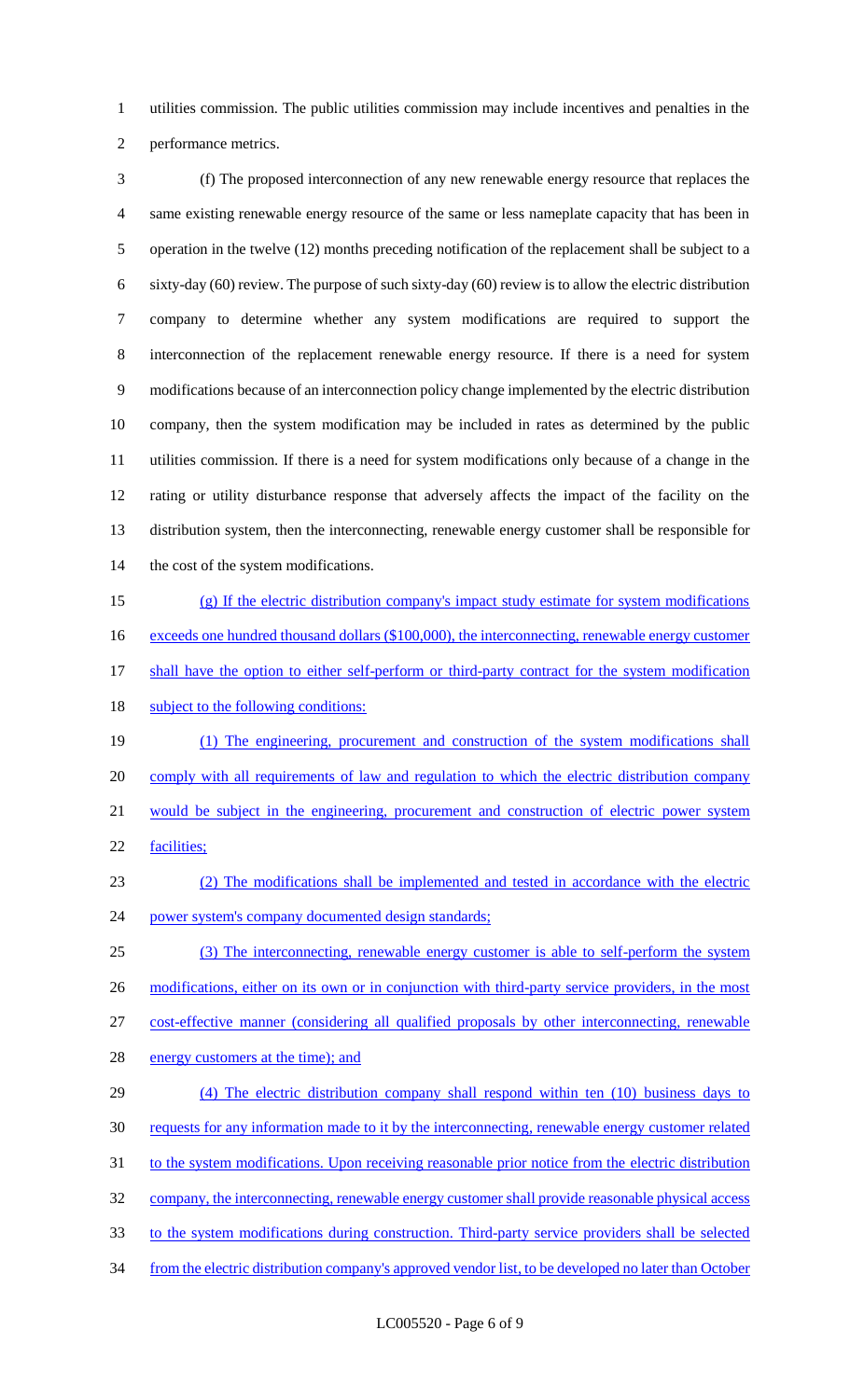1 30, 2022, and updated regularly and to contain no less than three (3) qualified vendors per technical 2 discipline. The self-performing interconnecting customer will provide an industry standard 3 estimate-level detailed audit and line item budget account of its actual cost with every cost estimate 4 it issues and within ninety (90) days of completing any system modifications, including any and all 5 supporting records and documentation. 6 (h) On or before September 1, 2022, the public utilities commission, in consultation with 7 the office of energy resources, shall appoint and oversee a neutral, qualified third-party ombudsman 8 to oversee the distribution company's administration of interconnection, to ensure that the 9 interconnection process works efficiently to serve the purposes of Rhode Island's energy plan and 10 policy. The appointed ombudsman shall oversee and supervise any and all elements of the 11 interconnection process including, but not limited to: providing dispute resolution assistance upon 12 written request by a party to a dispute, under the interconnection tariff, planning and management 13 of infrastructure safety and reliability investments and all other investments to ensure and facilitate 14 access to the distribution system; processing of applications; management of queue position; 15 interactions with ISO-NE; implementation of system modifications; and administration and 16 exemptions to the interconnection tax. This position shall be funded first out of any excess 17 interconnection study fees assessed to interconnecting, renewable energy customers as determined 18 in the review conducted under § 39-26.3-4(d) and then, any remaining amount shall be paid for, in 19 equal shares, by: 20 (1) The interconnecting, renewable energy customers, on a pro rata share, based on the 21 previous year's interconnection load; and 22 (2) The electric distribution company. 23 (i) The electric distribution company shall host an eight (8) member Rhode Island 24 interconnection technical services committee (RI-ITSC) comprised of representatives of the 25 electric distribution company (two (2) members at least one of which will have experience in the 26 technical aspects of interconnection and which member shall be the chair of the RI-ITSC), the 27 Rhode Island office of energy resources (one member), the division of public utilities and carriers 28 (one member), industry (three (3) members, with at least one of the members having experience in 29 the technical aspects of interconnection), and ISO-NE (one member). When the electric distribution 30 company is considering changes that are likely to materially impact proposed interconnected

- 31 facilities or future applications, the electric distribution company shall provide a draft of the
- 32 proposed changes to its standards to the RI-ITSC and interconnecting, renewable energy customers
- 33 with potentially impacted applications prior to those changes going into effect and, where
- 34 practicable, the electric distribution company will take into consideration feedback from the RI-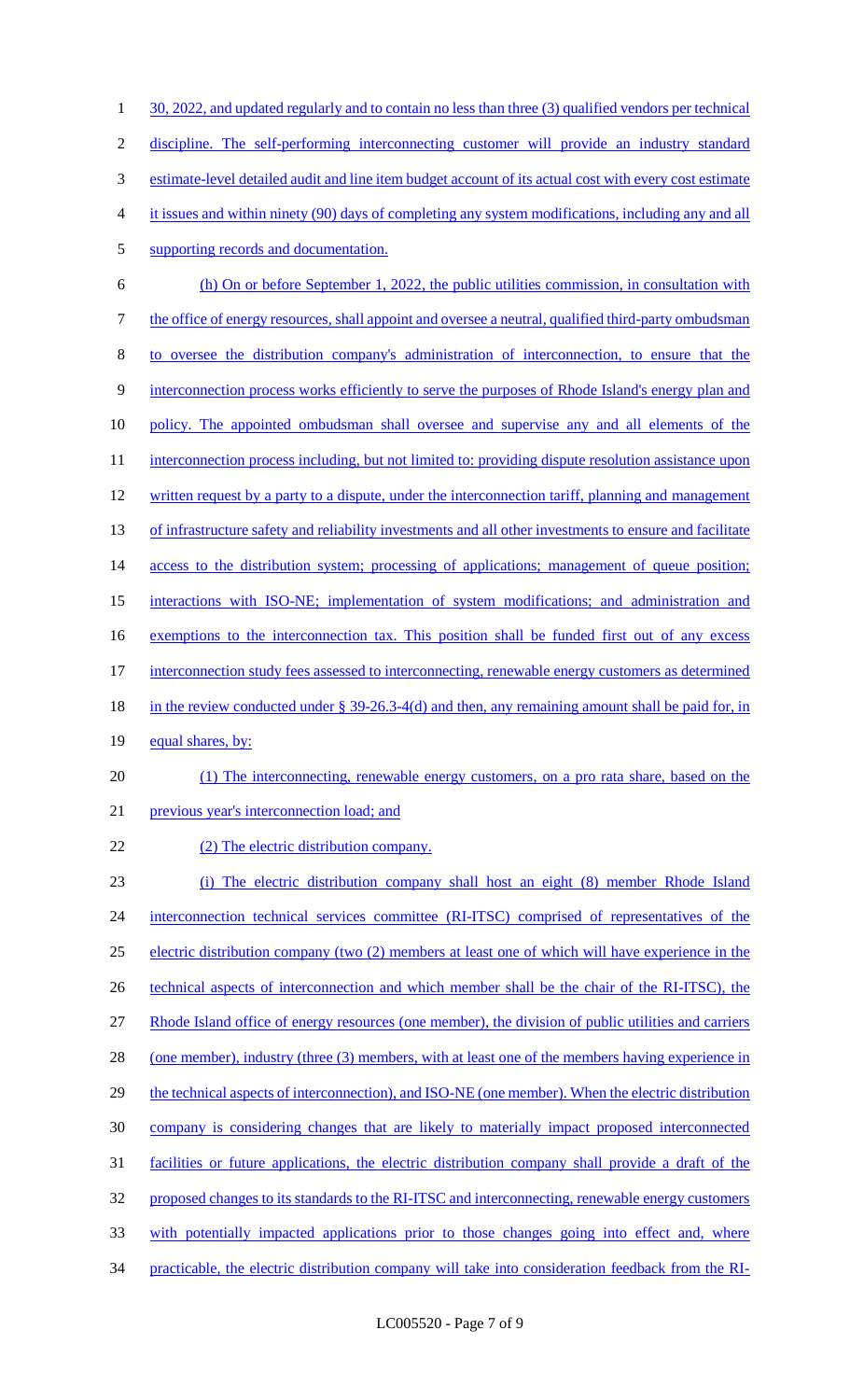1 ITSC about how such changes would impact interconnecting, renewable energy customers.

2 (j) The electric distribution company shall not change its technical standards or 3 specifications for interconnection, as addressed in the electric distribution company's Electrical 4 Service Bulletin 756 where applicable to Rhode Island "Requirements for Parallel Generation 5 Connected to a National Grid owned EPS" or otherwise, without approval of the public utilities 6 commission and without properly publishing any such changes to interconnecting, renewable 7 energy customers no less than thirty (30) days before implementation. Any changed interconnection 8 standards will not apply to renewable energy projects with complete interconnection applications. 9 (k) The electric distribution company's interconnection application process shall inform 10 interconnecting, renewable energy customers of the procedure to certify qualification and pursue 11 the Internal Revenue Service's safe harbor against the contribution in aid of construction tax, 12 exempting interconnections designed to send electricity to the electric distribution company. 13 (l) The electric distribution company shall not prohibit the crossing of a public way by the 14 interconnecting, renewable energy customer with any equipment. The electric distribution 15 company shall work with the interconnecting, renewable energy customer to allow such a crossing 16 in any existing or proposed electric distribution facilities owned by the electric distribution 17 company. 18 SECTION 2. This act shall take effect thirty (30) days after enactment and shall apply 19 prospectively to all phases of the interconnection process that have yet to commence as of the 20 effective date.

======== LC005520 ========